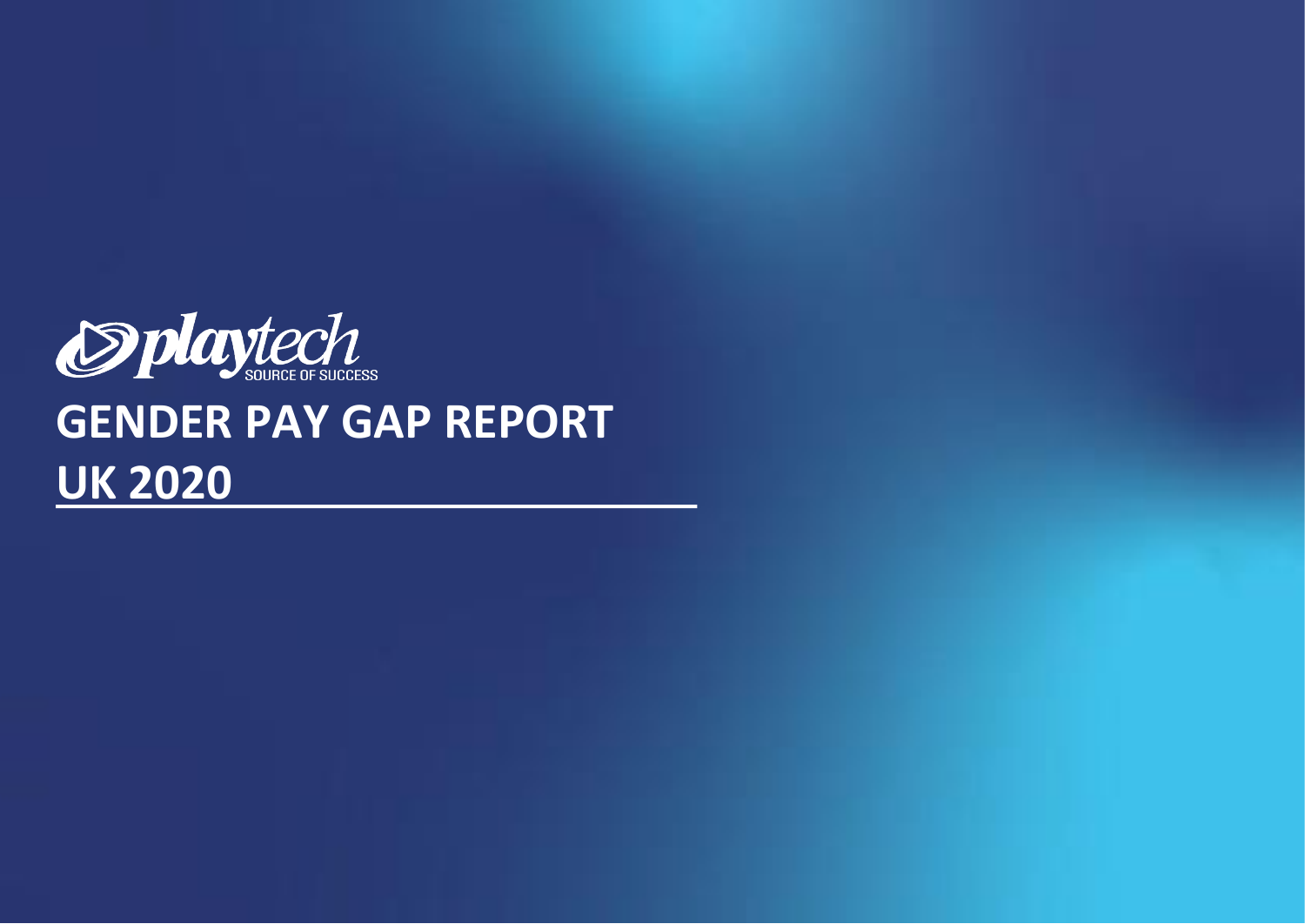

**1**

## **Mor Weizer** Chief Executive Officer

This year (2020) is the fourth anniversary of publishing GPG data for Playtech, thus this memo presents an analysis of the three years progress to date.

The GPG review is an annual project and the assessment of the 2019 reporting indicators took place in Q1 2020. The review of the 2020 reporting data would normally be conducted in 2021 and was brought forward as an additional audit in collaboration with the Human Resources (HR) UK team. The accuracy and completeness of the data was achieved by discussing and sharing the results from the audit sample testing.

In view of COVID -19, Playtech announced salary reductions effective from 1st of April 2020. The timing of those reductions had a direct effect on GPG reporting data and therefore increased the risk of presenting misleading information. For that reason, extensive testing of the GPG data took place to quantify the position pre and post the salary adjustments, resulting in the calculation of two separate summaries, for the 31st of March 2020 and for the official 'snapshot' date 5th April 2020.

As part of the responsible business strategy, HR has established and developed a systematic Global Diversity and Inclusion (D&I) programme with local country accountability, with the aim to encourage equality and promote an inclusive culture.

Playtech continue to focus on 4 key objectives:

- Improve the gender balance at Board, executive and senior management levels
- Invest in and retain the next generation of leaders and talent by increasing access to networking, mentoring and training initiatives
- Futureproof workplace policies and training to support progression of talent and
- Expand investment in and support for cross-industry partnerships and initiatives to build a more inclusive sector

Going forward, with a stronger D&I governance now in place, Playtech will pursue D&I objectives, including decreasing the gender pay gap, through three workstreams:

- Continue expanding Diversity Training and Awareness Programmesfor line managers and senior leaders
- Refreshing and centralising a number of human resource policies to ensure globally consistent approach to Diversity and Inclusion
- Improving the use of data to create transparency around our internal D&I performance

Playtech HR continue to support the business to strengthen the rigour in performance management processes, including efforts to ensure that remuneration and promotion processes are fair and consistent.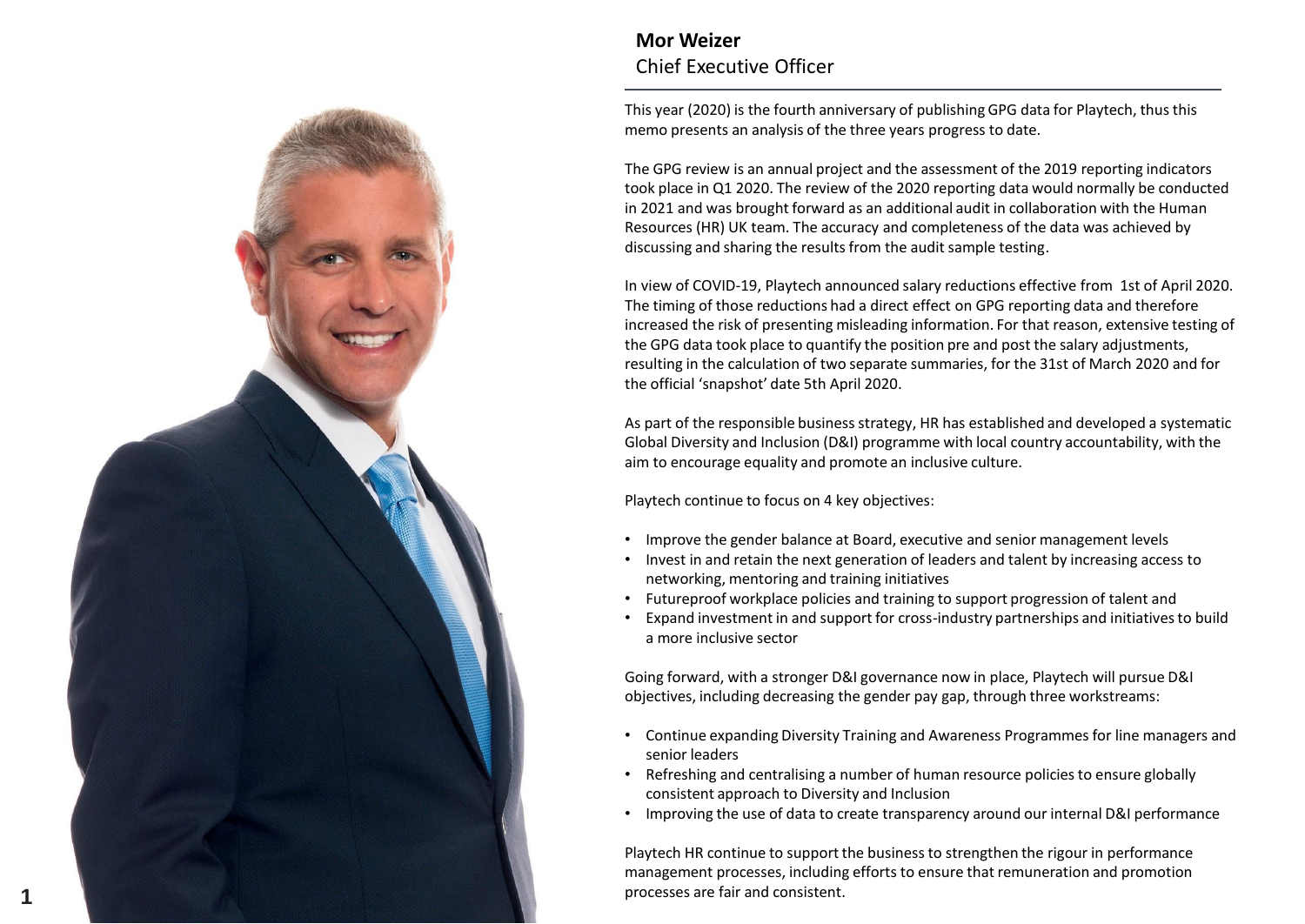## **Diversity Data**

The data analysis and graphical representations indicate the following:

- A significant reduction of the Median Pay Gap from 63% in 2017 to 22% in 2020
- Higher representation of men in the higher salaried roles, with 82% males and only 18% females in the Upper Quartile
- Both Mean and Median Bonus Pay for males are almost double than for females, which is due to males occupying more senior positions roles where higher bonuses are paid
	- 1. Based on UK employees only. The numbers were calculated in line the UK Government's requirements for reporting Gender Pay Figures and covers payroll and bonuses paid up to April 2018, April 2019 and April 2020 respectively.
	- 2. Based on hourly rate of pay. In line with the UK Government's guidance for gender pay gap reporting, furloughed employees are excluded from the calculation.
	- 3. Based on total bonuses received. In line with the UK Government's guidance for gender pay gap reporting, furloughed employees are included in the calculation.